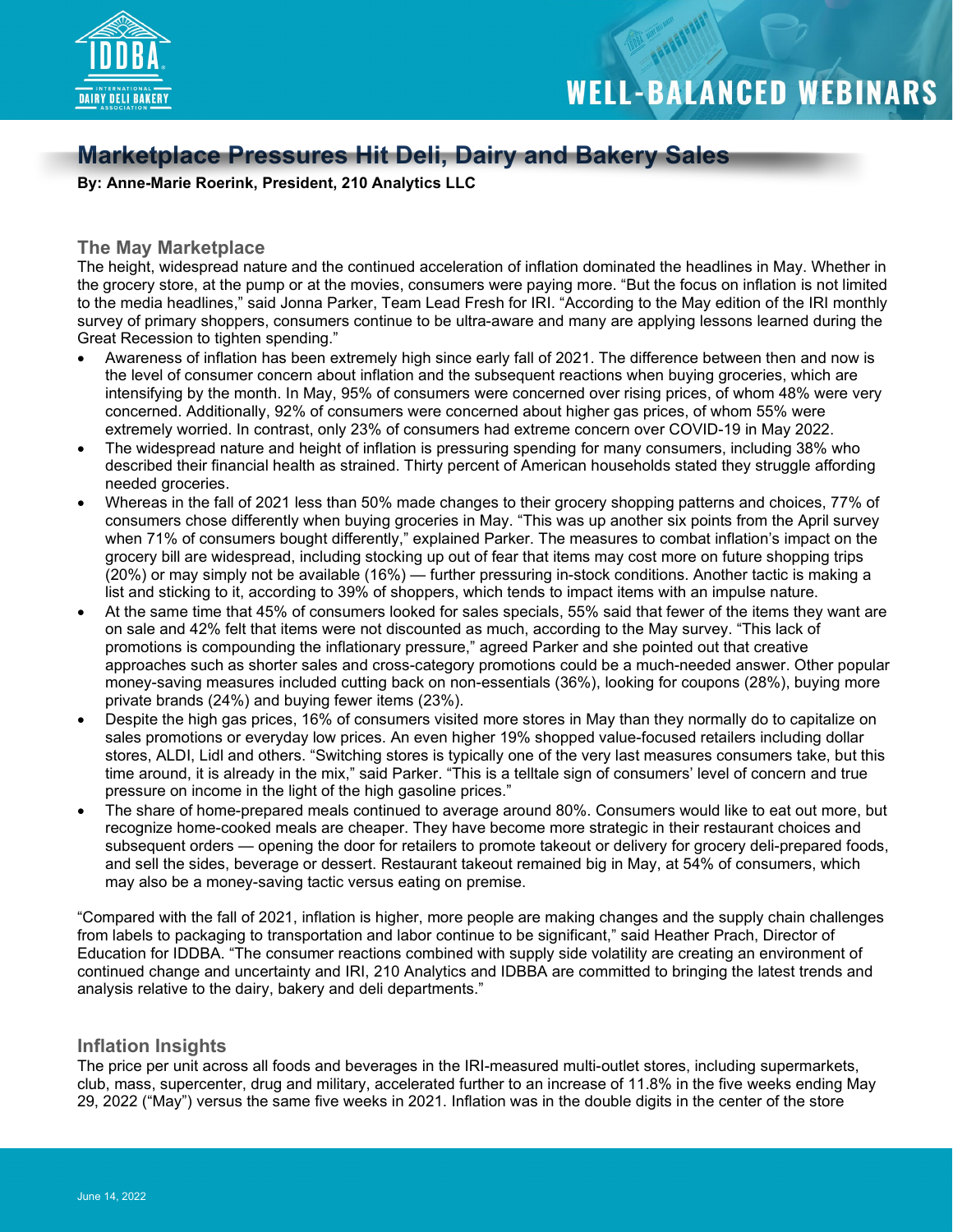

(+13.7%) as well as in perishables (+11.7%) and compared to May 2019, prices across all foods and beverages were up 22.8%.

| <b>Average price/unit vs. YA</b> |  |                         | Q1 21 Q2 21 Q3 21 Q4 21 Q1 22 Feb 22 Mar 22 Apr 22 May 22 |  |  |
|----------------------------------|--|-------------------------|-----------------------------------------------------------|--|--|
| <b>Total food and beverages</b>  |  | +5.5% +2.7% +5.0% +8.0% | +9.9% +10.3% +10.3% +10.7% +11.8%                         |  |  |

Source: IRI, Integrated Fresh, Total US, MULO, average price per unit and % gain versus YA

On a per unit basis, deli inflation was right around the average price increase seen across total food and beverages. Bakery (covering both in-aisle and perimeter baked goods) and dairy inflation were above average in May 2022 versus year ago. Due to the weight-variability of many non-UPC baked goods, specialty cheeses and deli prepared items, volume is not equivalized across all three spaces.

| <b>Average price/unit vs.</b><br><b>YA</b> | Q1 21    | Q <sub>2</sub> 21 | Q3 21   | Q4 21   | 2021    | Q1 22     | <b>May 22</b> | Vs. YA l  |
|--------------------------------------------|----------|-------------------|---------|---------|---------|-----------|---------------|-----------|
| <b>Total bakery</b>                        | $+9.0\%$ | $+3.6%$           | $+4.1%$ | $+7.8%$ | $+6.2%$ | $+8.8%$   | \$3.33        | $+12.6%$  |
| <b>Total deli</b>                          | $+2.1%$  | +3.8%             | $+4.3%$ | $+7.2%$ | $+4.4%$ | $+9.9\%$  | \$5.62        | $+11.6\%$ |
| <b>Total dairy</b>                         | $+3.7%$  | $-0.9%$           | $+3.6%$ | $+4.4%$ | $+2.7%$ | $+12.7\%$ | \$3.38        | $+18.0\%$ |

Source: IRI, Integrated Fresh Total US, MULO

### **Perishables Performance**

In May, total perishables grew 6.3%, with above-average increases for bakery, deli and refrigerated, which includes dairy. The highest gain versus the pre-pandemic normal was generated by refrigerated, up 26.9% in May of 2022 versus May 2019. The departments still selling more units in May 2022 than they did in May 2019 were deli and produce.

| <b>May 2022</b>    | S<br>sales | Change<br>vs. YA | Change<br><b>vs. 2YA</b> | <b>Change</b><br><b>vs. 3YA</b> | <b>Unit</b><br>sales | Change<br><b>VS. YA</b> | <b>Change</b><br><b>vs. 2YA</b> | Change<br><b>vs. 3YA</b> |
|--------------------|------------|------------------|--------------------------|---------------------------------|----------------------|-------------------------|---------------------------------|--------------------------|
| <b>Perishables</b> | \$31.7B    | $+6.3%$          | $+2.5%$                  | $+21.3%$                        | 8.3B                 | $-4.9%$                 | $-10.0\%$                       | $-0.3%$                  |
| <b>Bakery</b>      | \$3.8B     | $+8.7%$          | $+12.7%$                 | $+19.9%$                        | 1.1B                 | $-3.4\%$                | $-3.1%$                         | $-5.9%$                  |
| <b>Deli</b>        | \$4.2B     | $+7.1%$          | $+24.2%$                 | $+20.0%$                        | 742M                 | $-4.1%$                 | $+7.7%$                         | $+3.1%$                  |
| Meat               | \$8.1B     | $+4.5%$          | $-6.5%$                  | $+21.7%$                        | 1.3B                 | $-6.1\%$                | $-14.0%$                        | $-2.3%$                  |
| Produce            | \$7.5B     | $+3.2%$          | $+0.7%$                  | $+17.7%$                        | 2.8B                 | $-5.3%$                 | $-13.0%$                        | $+2.5%$                  |
| Refrigerated       | \$7.5B     | $+12.3%$         | $+3.1%$                  | $+26.9%$                        | 2.2B                 | $-3.8%$                 | $-11.0%$                        | $-0.4%$                  |
| Seafood            | \$618M     | $-13.2%$         | $-22.1%$                 | $+15.5%$                        | 69M                  | $-22.3%$                | $-31.2%$                        | $-3.7%$                  |

Source: IRI Integrated Fresh, Total U.S., MULO, fixed and random weight items combined into department views

### **Dairy Sales**

 "The five May weeks generated nearly \$6.3 billion in dairy sales, an increase of +13.5% year-on-year," said Jessica Ives, Professional Development Coordinator with IDDBA. "The consistency of the weekly sales levels, all at least \$1.2 billion, is encouraging as it means demand is holding strong — certainly when compared to pre-pandemic levels. The Memorial Day holiday week was the biggest of the five weeks."

| <b>Dairy</b>    | <b>Dollar</b><br>sales | Dollars vs.<br>2021 | Units vs.<br>2021 |
|-----------------|------------------------|---------------------|-------------------|
| <b>May 2022</b> | \$6,282B               | $+13.5%$            | $-3.8%$           |
| w.e. 5/1/2022   | \$1.226B               | $+11.6%$            | $-3.9%$           |
| w.e. 5/8/2022   | \$1.280B               | $+13.3%$            | $-3.7%$           |
| w.e. 5/15/2022  | \$1.238B               | $+13.6%$            | $-3.8%$           |
| w.e. 5/22/2022  | \$1.254B               | $+15.0%$            | $-3.7%$           |
| w.e. 5/29/2022  | \$1.283B               | $+14.2%$            | $-4.0%$           |

Milk was easily the biggest seller in May 2022, at \$1.6 billion. The next biggest sellers were natural cheese and yogurt. Eggs dropped to fourth despite a 45.2% increase in dollars, driven by high inflation in the light Avian Influenza. The price per unit for fresh eggs reached \$4.31, up from \$3.71 in April. Compared to May 2021, the price of eggs increased 50.4% in May 2022. The two columns on the far right of the table below show the change versus year ago in dollars and pounds. The difference between the two percentages is a good proxy for the combination of inflation and fewer sales promotions.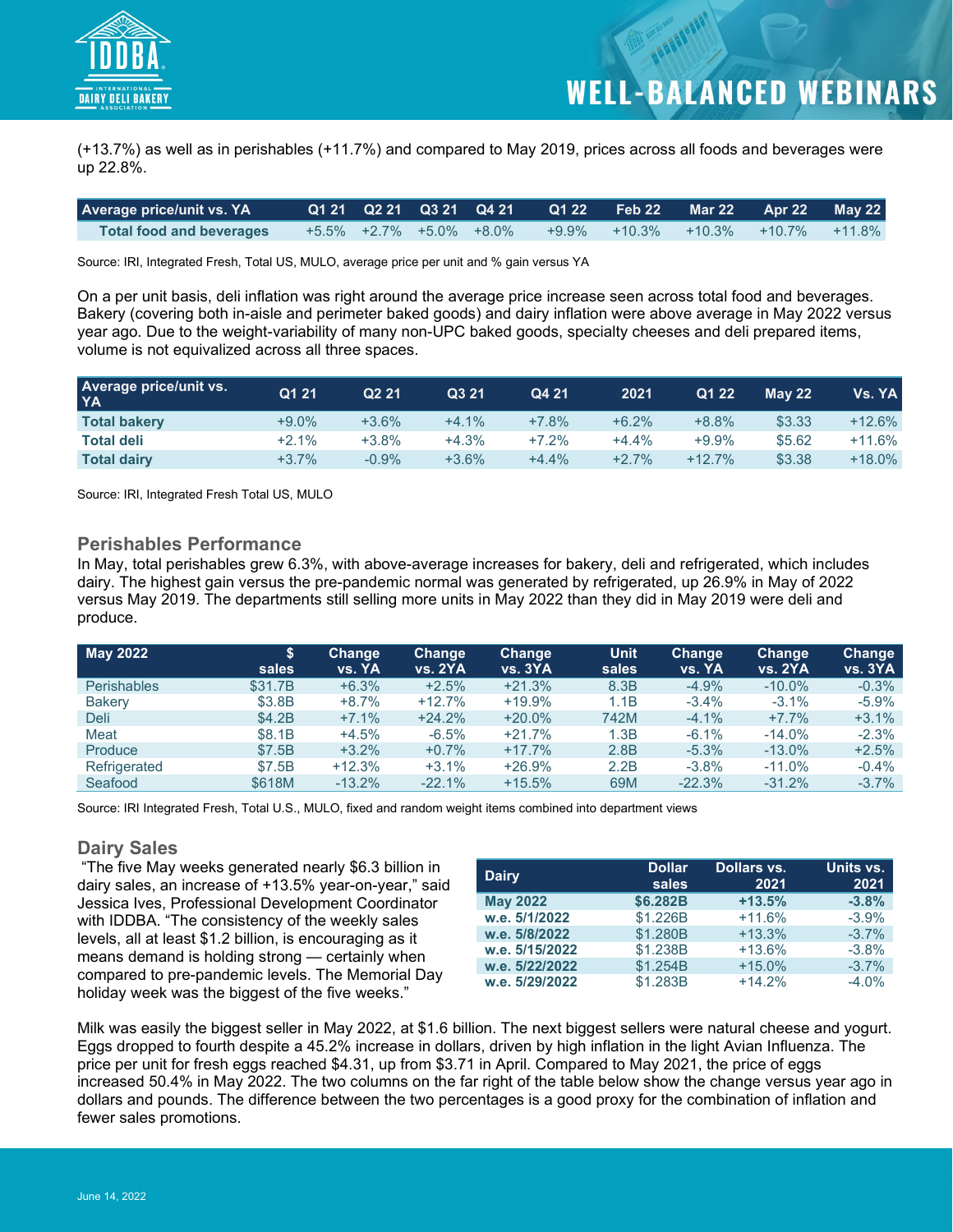

|                                    |        |        |        |                   |       | Sales vs. YA |                    |        |                       |                     |
|------------------------------------|--------|--------|--------|-------------------|-------|--------------|--------------------|--------|-----------------------|---------------------|
|                                    | 2019   | 2020   | Q1 21  | Q <sub>2</sub> 21 | Q3 21 | Q4 21        | $\overline{Q1}$ 22 | May 22 | s <sub>vs</sub><br>YA | <b>Ibs vs</b><br>YA |
| <b>Dairy</b>                       | $0\%$  | $+13%$ | $0\%$  | $-9%$             | 0%    | $+1%$        | $+5.0%$            | \$6.3B | $+13.5%$              |                     |
| <b>Milk</b>                        | $+1\%$ | $+10%$ | $-1\%$ | $-6%$             | $0\%$ | $+1\%$       | $+6.2%$            | \$1.6B | $+14.5%$              | $-2.8%$             |
| <b>Natural cheese</b>              | $+2%$  | $+20%$ | $+2%$  | $-12%$            | $-2%$ | $-2%$        | $-1.0%$            | \$1.1B | $+4.3%$               | $-1.7%$             |
| Yogurt                             | $-1\%$ | $+4%$  | $-2%$  | $+5%$             | $+5%$ | $+7%$        | $+7.2%$            | \$836M | $+8.3%$               | $-4.4%$             |
| <b>Eggs</b>                        | $-10%$ | $+18%$ | $-2%$  | $-18%$            | $+2%$ | $+5%$        | $+12.8%$           | \$826M | $+45.2%$              | $\overline{a}$      |
| <b>Cream/creamers</b>              | $+8%$  | $+15%$ | $+7%$  | $-3%$             | $+4%$ | $+3%$        | $+6.7%$            | \$490M | $+9.9%$               | $-0.4%$             |
| <b>Butter/margarine</b>            | $+1\%$ | $+17%$ | $-7%$  | $-25%$            | $-7%$ | $-3%$        | $+2.5%$            | \$457M | $+15.4%$              | $-5.1%$             |
| <b>Processed</b><br>cheese         | $-3%$  | $+16%$ | $-6%$  | $-14%$            | $-3%$ | $-3%$        | $+0.7%$            | \$218M | $+6.6%$               | $-1.1%$             |
| <b>Cream cheese</b>                | $+4%$  | $+18%$ | $+9%$  | $-8%$             | $-1%$ | $0\%$        | $+2.9%$            | \$208M | $+13.3%$              | $-3.1%$             |
| <b>Whipped</b><br>toppings         | $+9%$  | $+22%$ | $+17%$ | $-9%$             | $-2%$ | $+1%$        | $+2.4%$            | \$140M | $+7.8%$               | $-0.1%$             |
| <b>Sour cream</b>                  | $0\%$  | $+14%$ | $+1%$  | $-17%$            | $-4%$ | $+3%$        | $+4.8%$            | \$136M | $+13.6%$              | $-0.2%$             |
| <b>Cottage cheese</b>              | $-3%$  | $+5%$  | $-4%$  | $-9%$             | $-5%$ | $-3%$        | $+3.0%$            | \$111M | $+7.5%$               | $-4.4%$             |
| <b>Desserts</b>                    | $+5%$  | $+10%$ | $+7%$  | $+18%$            | 13%   | $+14%$       | $+11.0%$           | \$107M | $+5.6%$               | $-2.9%$             |
| <b>Cheese snack</b><br>kits        | $+5%$  | $-13%$ | $-12%$ | $+12%$            | $-4%$ | $-3%$        | $+16.6%$           | \$29M  | $-1.7%$               | $-15.1%$            |
| <b>Dairy alternative</b><br>cheese | $+5%$  | $+30%$ | $-5%$  | $-17%$            | $-3%$ | $-11%$       | $-7.9%$            | \$10M  | $-6.8%$               | $-7.7%$             |

Source: IRI, Total US, Integrated Fresh, MULO, % growth versus year ago

### **Deli Sales**

"Consumers remain home-centric in their meal preparation, however, that does not mean they are making everything from scratch," said Parker. "While the four areas within deli certainly have inflation as well, demand for deli-prepared solutions that provide a helping hand remained strong in May 2022."

| May 2022               | <b>Dollar</b><br>sales | <b>Dollar gains</b><br>vs. 2021 | <b>Dollar gains</b><br>vs. 2020 | Price per<br>unit vs. YA |
|------------------------|------------------------|---------------------------------|---------------------------------|--------------------------|
| <b>Department deli</b> | \$4.2B                 | $+7.1%$                         | $+24.2%$                        | $+11.6%$                 |
| Deli cheese            | \$720M                 | $+1.5%$                         | $-2.0\%$                        | $+5.9%$                  |
| Deli entertaining      | \$448M                 | $+2.7%$                         | $+10.7%$                        | $+8.7%$                  |
| Deli meat              | \$779M                 | $+6.5%$                         | $+14.7%$                        | $+15.1%$                 |
| <b>Deli prepared</b>   | \$2.2B                 | $+10.1%$                        | $+44.4%$                        | $+12.9%$                 |

Source: IRI, Total US, Integrated Fresh, MULO, % growth vs YA

#### **Deli Meat**

Deli meat sales (combined fixed and random weight) totaled \$779 million for the five May weeks. While this was

certainly an increase in dollars versus year ago, the growth was fully inflation boosted. Both units and pounds were down more than 7% when compared to the same weeks in 2021 due to inflation upwards of 15%. Memorial Day week (the final week of May) was the biggest of the five, at \$161 million, but gains versus year ago were in line with the other May weeks.

| Deli meat       | <b>Dollar</b><br>sales | <b>Dollar gains</b><br>vs. 2021 | <b>Price per</b><br>unit vs. YA |
|-----------------|------------------------|---------------------------------|---------------------------------|
| <b>May 2022</b> | \$779M                 | $+6.5%$                         | $+15.1%$                        |
| w.e. 5/1/2022   | \$151M                 | $+5.4%$                         | $+14.6%$                        |
| w.e. 5/8/2022   | \$154M                 | $+5.8%$                         | $+14.8%$                        |
| w.e. 5/15/2022  | \$155M                 | $+8.7%$                         | $+15.5%$                        |
| w.e. 5/22/2022  | \$157M                 | $+6.4%$                         | $+14.9%$                        |
| w.e. 5/29/2022  | \$161M                 | $+6.4%$                         | $+15.6%$                        |

Volume sales were down in the tune of -7.6%. This was much higher than the first quarter result when pound sales were down 4.9%.

|                |          |          |         |                   |          |          | Total Deli Meat (FW/RW)<br>Sales vs. YA |               |                            |           |  |  |  |  |  |  |  |
|----------------|----------|----------|---------|-------------------|----------|----------|-----------------------------------------|---------------|----------------------------|-----------|--|--|--|--|--|--|--|
|                | 2019     | 2020     | Q1 21   | Q <sub>2</sub> 21 | Q3 21    | Q4 21    | Q1 22                                   | <b>May 22</b> | $\sqrt{5}$ 2021 $\sqrt{2}$ | vs 2020   |  |  |  |  |  |  |  |
| <b>Dollars</b> | $+2.1\%$ | $+10.6%$ | +6.5%   | $+6.6%$           | $+2.2\%$ | $+6.0\%$ | +7.0%                                   | \$779M        | $+6.5%$                    | $+14.7\%$ |  |  |  |  |  |  |  |
| Volume         | $+0.0\%$ | $+5.6\%$ | $+2.6%$ | $+3.0\%$          | $-1.6\%$ | $-3.2\%$ | $-4.9\%$                                | 76M           | $-7.6\%$                   | $-3.9\%$  |  |  |  |  |  |  |  |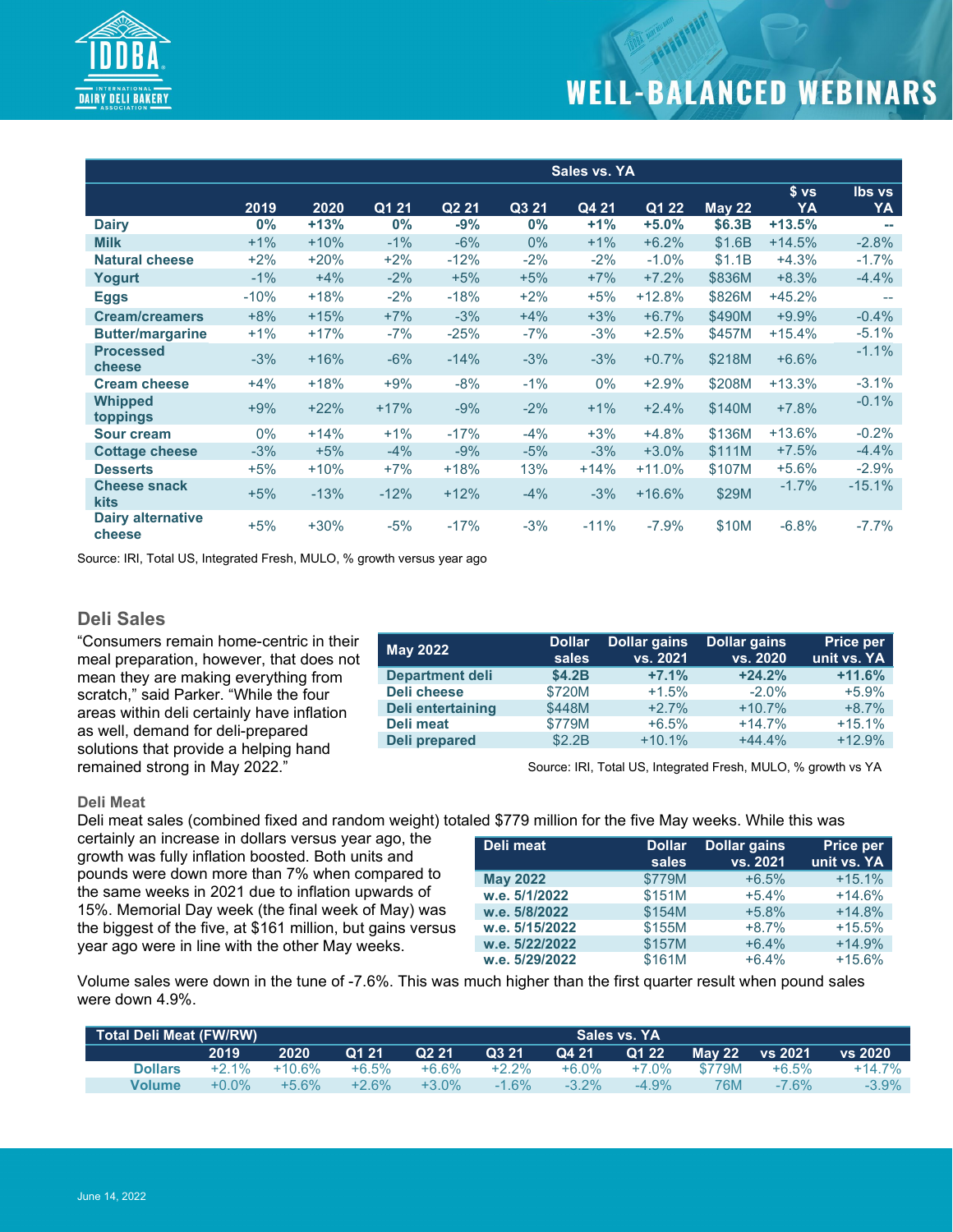

Service deli meat remained the largest of the three areas, but all growth was driven by grab & go and pre-sliced deli meat. Grab & go increased in both dollars and pounds over year ago.

|                | Total Deli Meat (FW/RW) \$ |          |          |                   |          |          |          |          |          |                  |
|----------------|----------------------------|----------|----------|-------------------|----------|----------|----------|----------|----------|------------------|
|                | 2019                       | 2020     | Q1 21    | Q <sub>2</sub> 21 | Q3 21    | Q4 21    | Q1 22    | May $22$ | S vs YA  | <b>Ibs vs YA</b> |
| Grab &<br>go   | $+23.9%$                   | $+55.5%$ | $+38.7%$ | $+7.7%$           | $+11.6%$ | $+15.9%$ | $+21.6%$ | \$242M   | $+20.6%$ | $+2.3%$          |
| Pre-<br>sliced | $+5.5%$                    | $+20.3%$ | $+13.7%$ | $+4.5%$           | $+5.0%$  | $+12.7%$ | $+6.0\%$ | \$77M    | $+3.1%$  | $-2.2%$          |
| <b>Service</b> | $-2.4%$                    | $-1.3%$  | $-3.5%$  | $+6.5%$           | $-1.9%$  | $+1.0%$  | $+1.2%$  | \$460M   | $+0.9%$  | $-12.6%$         |

Source: IRI, Total US, MULO, Integrated Fresh % growth versus year ago, Deli Pre-Sliced Meat includes known deli products based on IRI's Integrated Fresh research process powered in cooperation with IDDBA.

Packaged lunchmeat, usually cheaper on a per-pound basis, had a strong May with a mere 1.8% decline in pounds, which was one of the better performances across departments and categories. Dollars increased 17.5% over year ago.

|                | <b>Packaged lunchmeat</b> |          |          |          |          |          | Sales vs. YA |        |                |          |
|----------------|---------------------------|----------|----------|----------|----------|----------|--------------|--------|----------------|----------|
|                | 2019                      | 2020     | Q1 21    | Q2 '21   | Q3 21    | Q4 21    | Q1 22        |        | May 22 vs 2021 | vs 2020  |
| <b>Dollars</b> | $-0.6%$                   | $+9.8\%$ | $-5.3\%$ | $-4.5\%$ | $+3.7%$  | $+6.1\%$ | $+11.6\%$    | \$610M | $+17.5\%$      | +13.8%   |
| <b>Volume</b>  | $-2.0\%$                  | $+4.4\%$ | -9.6%    | $-5.1\%$ | $+2.8\%$ | $-11\%$  | $-1.9\%$     | 105M   | $-1.8\%$       | $-5.5\%$ |

Source: IRI, Total US, MULO, Integrated Fresh % growth versus year ago, Deli Pre-Sliced Meat includes known deli products based on IRI's Integrated Fresh research process powered in cooperation with IDDBA.

### **Deli Cheese**

May 2022 deli cheese sales totaled \$720 million. Sales were up 1.5% over year ago despite very low inflation. "The

difference between the holiday week sales, at \$151 million, and the typical weeks shows the impact celebrations can have on deli cheese," said Prach. "This is why so many retailers have self-invented holidays or a 'cheese of the month'-type special, to drive consumer interest and impulse purchases."

| Deli cheese     | <b>Dollar</b><br>sales | <b>Dollar gains</b><br>vs. 2021 | <b>Price per</b><br>unit vs. YA |
|-----------------|------------------------|---------------------------------|---------------------------------|
| <b>May 2022</b> | \$720M                 | $+1.5%$                         | $+5.9%$                         |
| w.e. 5/1/2022   | \$138M                 | $-0.3%$                         | $+5.2%$                         |
| w.e. 5/8/2022   | \$146M                 | $+1.7%$                         | $+5.1%$                         |
| w.e. 5/15/2022  | \$142M                 | $+1.6%$                         | $+6.6%$                         |
| w.e. 5/22/2022  | \$143M                 | $+2.3%$                         | $+6.5%$                         |
| w.e. 5/29/2022  | \$151M                 | $+2.1%$                         | $+6.2%$                         |

The low inflation resulted in a relatively small gap

between dollars and volume, certainly when compared to deli meat. At the same time, deli cheese sales did not keep pace with sales in May 2020, although this was the height of home-based meals.

|                |          |           | Total Deli Cheese (FW/RW) \$ |                   |         |         |          |               |          |           |
|----------------|----------|-----------|------------------------------|-------------------|---------|---------|----------|---------------|----------|-----------|
|                | 2019     | 2020      | Q1 21                        | Q <sub>2</sub> 21 | Q3 21   | Q4 21   | Q1 22    | <b>May 22</b> | lvs YA'  | Vs 2YA    |
| <b>Dollars</b> | $+1.6%$  | $+16.8%$  | +10.0%                       | $-2.1\%$          | +0.3%   | $+2.5%$ | $-0.4\%$ | \$720M        | $+1.5%$  | $-2.0\%$  |
| <b>Volume</b>  | $+0.2\%$ | $+13.0\%$ | $+5.6%$                      | $-6.0\%$          | $-2.1%$ | $-0.5%$ | $-4.0\%$ | 88M           | $-3.8\%$ | $-10.8\%$ |

Grab & go and pre-sliced have been highly successful strategies long before the onset of the pandemic and in May 2022 grab-and-go sales exceeded service sales by \$2 million. However, the largest seller was specialty cheese, reaching \$446 million, which was up 1.3% versus year ago.

|                   | <b>Total Deli Cheese (FW/RW)</b><br>Sales vs. YA |          |          |                   |          |          |          |            |         |                        |
|-------------------|--------------------------------------------------|----------|----------|-------------------|----------|----------|----------|------------|---------|------------------------|
|                   | 2019                                             | 2020     | Q1 21    | Q <sub>2</sub> 21 | Q3 21    | Q4 21    | Q1 22    | May 22 $-$ | S vs YA | <b>Pounds vs</b><br>YA |
| Grab & go         | $+7.9%$                                          | $+29.9%$ | $+15.1%$ | $-6.0\%$          | $+2.5%$  | $+4.3%$  | $+5.0%$  | \$113M     | $+5.4%$ | $-0.1\%$               |
| <b>Pre-sliced</b> | $-6.3%$                                          | $+16.1%$ | $+2.6%$  | $-5.2\%$          | $+1.8%$  | $+7.0\%$ | $+4.9%$  | \$43M      | $+7.4%$ | $+3.8%$                |
| <b>Service</b>    | $-1.5%$                                          | $+0.6%$  | $-6.2\%$ | $+1.2%$           | $-3.1\%$ | $-6.3%$  | $-7.1%$  | \$111M     | $-4.0%$ | $-9.7\%$               |
| <b>Specialty</b>  | $+2.0%$                                          | $+18.7%$ | $+14.0%$ | $-2.3%$           | $+0.1\%$ | $+3.7\%$ | $-0.7\%$ | \$446M     | $+1.3%$ | $-4.1%$                |

Source: IRI, Total US, MULO, Integrated Fresh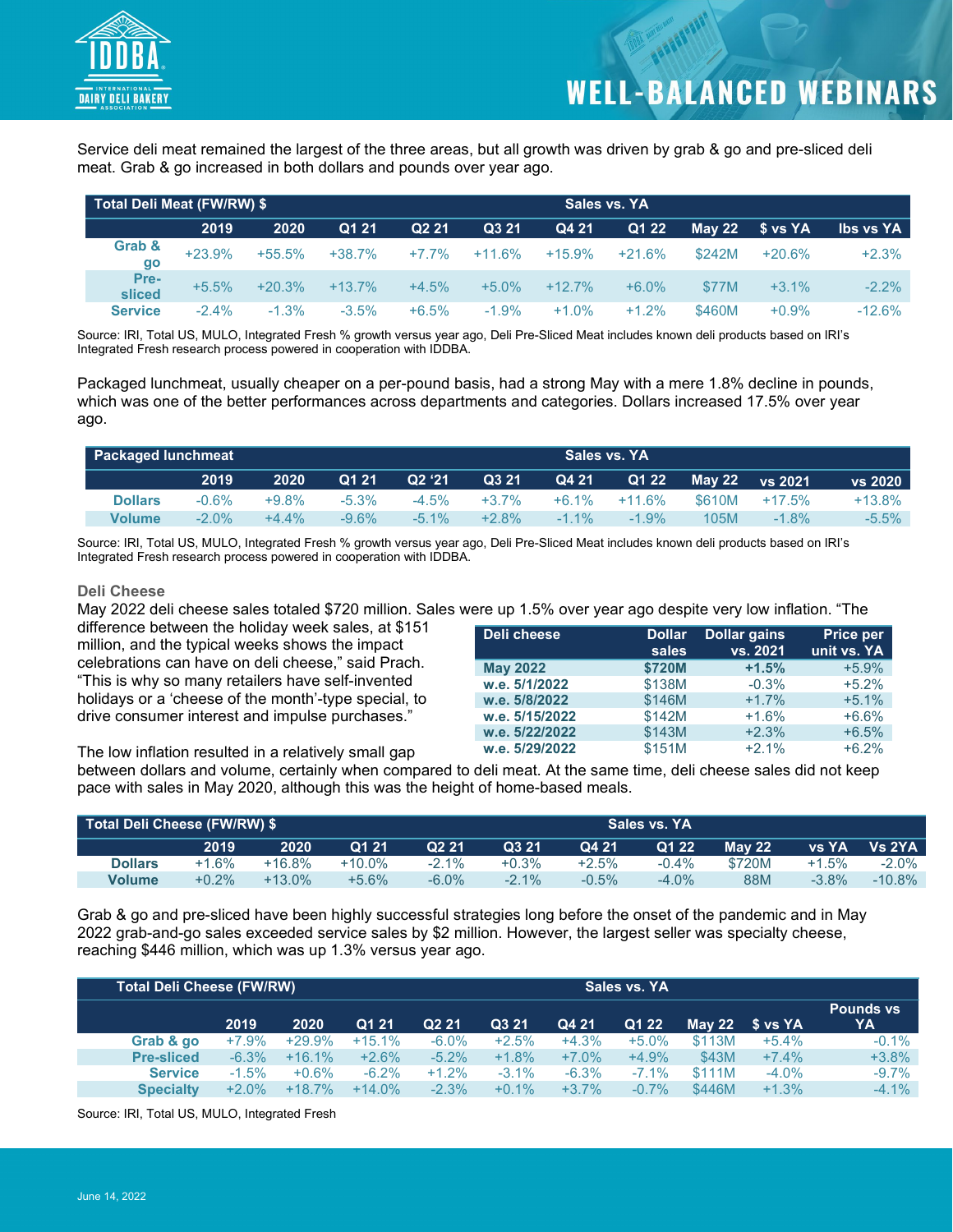

**Dollar gains vs. 2021**

**Price per unit vs. YA**

### **Deli Prepared and Deli Entertaining**

"The May 2022 deli entertaining and deli prepared numbers held up against both 2021 and 2020," said Parker. "Hand-in-hand with value-added solutions in meat and produce, anything that saves people time and provides an easy entertaining solution is doing very well throughout the store. The large increases versus 2020 have to do with deli entertaining and deli prepared being largely shut down during the early months of the pandemic."

| Deli entertaining | <b>Dollar</b><br>sales | <b>Dollar gains</b><br>vs. 2021 | <b>Price per</b><br>unit vs. YA |
|-------------------|------------------------|---------------------------------|---------------------------------|
| <b>May 2022</b>   | \$448M                 | $+2.7%$                         | $+8.7%$                         |
| w.e. 5/1/2022     | \$85M                  | $+1.0%$                         | $+8.5%$                         |
| w.e. 5/8/2022     | \$93M                  | $+4.6%$                         | $+7.8%$                         |
| w.e. 5/15/2022    | \$86M                  | $+4.4%$                         | $+8.5%$                         |
| w.e. 5/22/2022    | \$88M                  | $+2.9%$                         | $+7.9%$                         |
| w.e. 5/29/2022    | \$96M                  | $+0.7%$                         | $+10.3%$                        |

**sales**

**May 2022 \$2.2B +10.1% +12.9%**

**w.e. 5/8/2022** \$446M +10.4% +12.7% **w.e. 5/15/2022** \$444M +11.2% +12.7% **w.e. 5/22/2022** \$446M +9.9% +13.1%

"Deli-prepared had a tough 2020 and even 2019 was not the banner year we had come to expect from deli prepared the decade prior," added Parker. "However, as consumer mobility has returned with kids back in school, evening

**Deli prepared Dollar** 

activities being back on, and more and more offices opening back up, the daily time pressure is back. With it, deli-prepared food sales were strong in May, up 10.1%. This increase was, however, slightly lower than the price per unit increase, at +12.9%."

Most areas in both deli entertaining and prepared foods had strong May results, but more items trended in the

negative in unit sales. One notable exception is entrees, that continued strong growth in dollars (+17.7%) and units (+6.6%). Soups and chili, that remained shut down for much longer than other areas of the store also continue their strong comeback, often in pre-packed programs which favor eating later versus in-store. **w.e. 5/29/2022** \$459M +9.0% +13.2%

**w.e. 5/1/2022** 

| <b>Deli Prepared</b>             |        |        |        |                   |                    | Sales vs. YA |        |               |          |                       |
|----------------------------------|--------|--------|--------|-------------------|--------------------|--------------|--------|---------------|----------|-----------------------|
|                                  | 2019   | 2020   | Q1 21  | Q <sub>2</sub> 21 | $\overline{Q3}$ 21 | Q4 21        | Q1 22  | <b>May 22</b> | \$ vs YA | <b>Units vs</b><br>YA |
| <b>Deli</b><br>entertaining      | $+5%$  | $+5%$  | $+2%$  | $+9%$             | $+7%$              | $+13%$       | $+10%$ | \$448M        | $+2.7%$  | $-5.5%$               |
| <b>Dips and</b><br><b>sauces</b> | $+7%$  | $+10%$ | $+4%$  | $+1\%$            | $+2%$              | $+6%$        | $+8%$  | \$248M        | $+5.4%$  | $-3.1%$               |
| <b>Spreads</b>                   | $-0\%$ | $+3%$  | $-8%$  | $-2%$             | $-1%$              | $+6\%$       | $-1\%$ | \$79M         | $-14.2%$ | $-15.7%$              |
| <b>Trays</b>                     | $+5%$  | $-19%$ | $+1\%$ | $+96%$            | $+47%$             | $+65%$       | $+35%$ | \$75M         | $+20.0%$ | $+12.1%$              |
|                                  |        |        |        |                   |                    |              |        |               |          |                       |
| Deli prepared                    | $+5%$  | $-7%$  | $+1%$  | $+32%$            | $+21%$             | $+20%$       | $+15%$ | \$2.2B        | $+10.1%$ | $-2.4%$               |
| <b>Entrees</b>                   | $+8%$  | $-4%$  | $+13%$ | $+52%$            | $+37%$             | $+33%$       | $+25%$ | \$567M        | $+17.7%$ | $+6.6%$               |
| <b>Salads</b>                    | $+3%$  | $-7%$  | $+1\%$ | $+30\%$           | $+18%$             | $+23%$       | $+15%$ | \$430M        | $+9.2%$  | $-3.7%$               |
| <b>Prepared meats</b>            | $+3%$  | $-7%$  | $-5%$  | $+17%$            | $+10%$             | $+14%$       | $+9%$  | \$419M        | $+8.1%$  | $-4.4%$               |
| <b>Sandwiches</b>                | $+4%$  | $-9%$  | $+5%$  | $+52%$            | $+24%$             | $+23%$       | $+17%$ | \$309M        | $+7.3%$  | $-4.2%$               |
| <b>Appetizers</b>                | $+6\%$ | $-14%$ | $-10%$ | $+20%$            | $+10%$             | $+12%$       | $+8%$  | \$171M        | $+5.0%$  | $-8.8%$               |
| <b>Side dishes</b>               | $-1\%$ | $+10%$ | $+6\%$ | $+9%$             | $+8%$              | $+5%$        | $+4%$  | \$123M        | $+1.8%$  | $-8.3%$               |
| Soups & chili                    | $+11%$ | $-13%$ | $-6%$  | $+37%$            | $+41%$             | $+31%$       | $+31%$ | \$74M         | $+25.2%$ | $+14.2%$              |
| <b>Pizza</b>                     | $+6%$  | $-9%$  | $-10%$ | $+21%$            | $+12%$             | $+6%$        | $+7%$  | \$39M         | $+8.4%$  | $+4.6%$               |
| <b>Breakfast</b>                 | $+32%$ | $+11%$ | $+11%$ | $+24%$            | $+19%$             | $+6\%$       | $+0\%$ | \$36M         | $-2.1%$  | $-16.3%$              |
| <b>Combo meals</b>               | $+2%$  | $-42%$ | $-35%$ | $+99%$            | $+81%$             | $+12%$       | $+23%$ | \$17M         | $+9.5%$  | $+1.2%$               |
| <b>Desserts</b>                  | $+$ %  | $+$ %  | $-3%$  | 78%               | 39%                | $+18%$       | $+10%$ | \$10M         | $-0.8%$  | $-3.9%$               |

Source: IRI, Total US, MULO, Integrated Fresh, % increase versus same period year ago, deli prepared foods including both fixed and random weight, includes known deli products based on IRI's Integrated Fresh research process powered in cooperation with IDDBA

### **Bakery**

|                | <b>Dollar</b> |                 | Lbs*              | <b>Price per</b>          |
|----------------|---------------|-----------------|-------------------|---------------------------|
| May 2022 sales | sales         | <b>vs. 2021</b> | $\sqrt{3}$ . 2021 | <b>Soldier</b> Ibs vs. YA |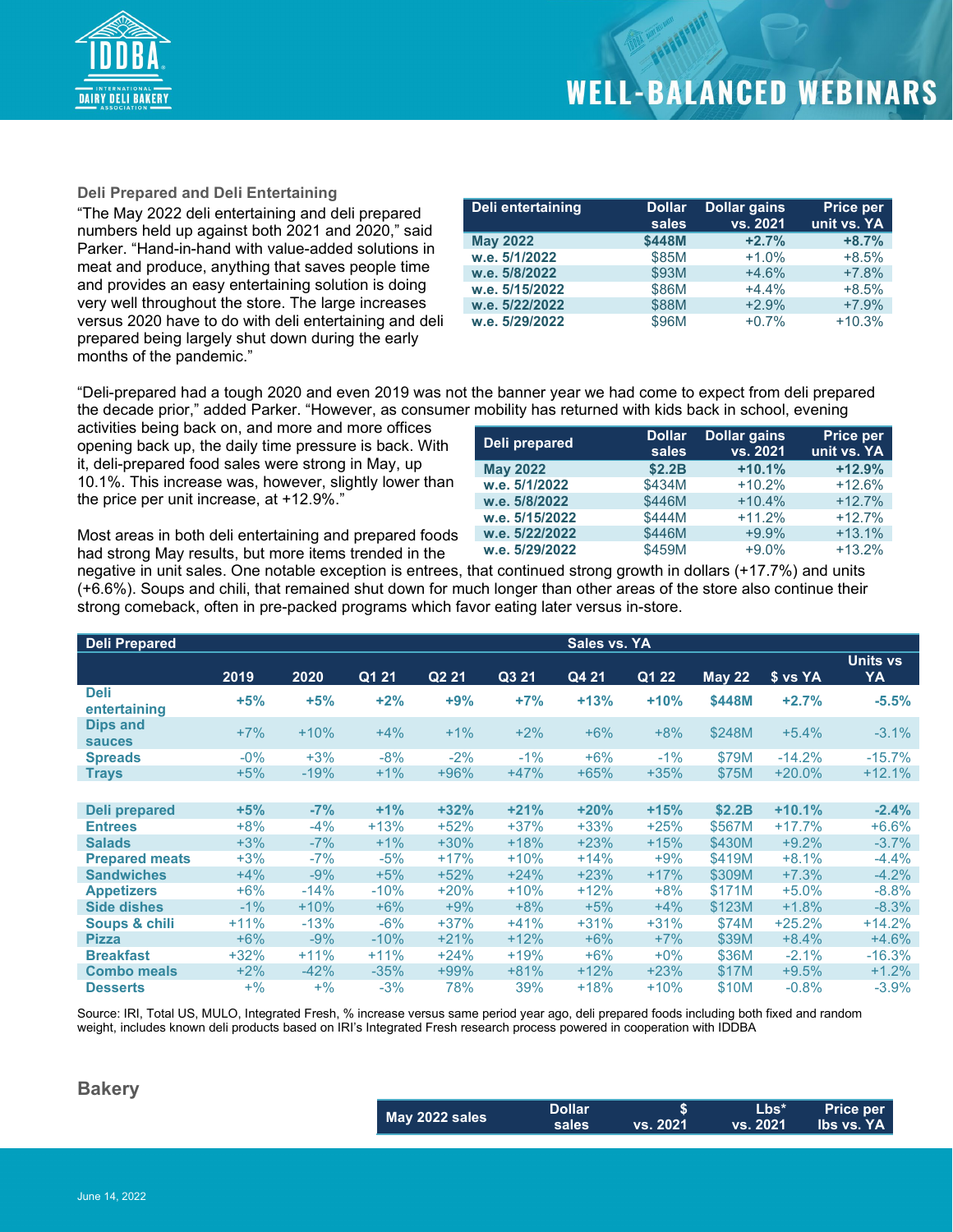

Both the fresh perimeter and aisle bakery delivered growth in May, though much like many other areas of the store, the

| <b>Bakery department</b> | \$3.8B | $+8.7\%$ | $-2.3\%$ | $+11.2\%$ |
|--------------------------|--------|----------|----------|-----------|
| Aisle bakery             | \$2.2B | $+9.8\%$ | $-3.1\%$ | $+13.3\%$ |
| <b>Fresh bakery</b>      | \$1.6B | $+7.2\%$ | $-0.7\%$ | $+7.9%$   |

majority of growth was inflation. Units were down -3.4% for bakery overall and -1.8% for fresh bakery.

Each of the five May weeks increased in dollars but units were down between +3% and +4%. Memorial Day weekend, the last week of May, was by far the biggest in sales, at \$803 million — once more demonstrating the impact of holiday celebrations on total bakery and perimeter bakery in particular.

| <b>Bakery</b>   | <b>Dollars</b><br>sales | \$ vs. 2021 | Units vs.<br>2021 |
|-----------------|-------------------------|-------------|-------------------|
| <b>May 2022</b> | \$3.819B                | $+8.7%$     | $-3.4%$           |
| w.e. 5/1/2022   | \$726.4M                | $+8.6%$     | $-3.1\%$          |
| w.e. 5/8/2022   | \$783.7M                | $+8.7%$     | $-3.0%$           |
| w.e. 5/15/2022  | \$756.1M                | $+8.7%$     | $-3.3%$           |
| w.e. 5/22/2022  | \$751.1M                | $+9.1%$     | $-3.8%$           |
| w.e. 5/29/2022  | \$802.7M                | $+8.2%$     | $-4.0%$           |

Source: IRI, Total US, Integrated Fresh, MULO, % growth versus year ago. \*Where weight is equivalized, excludes some bulk items sold by each.

### **Center Store Bakery**

Baked goods items found in the "aisle" or center-store area adjacent to the fresh bakery, increased 10.2% in May 2022 versus year ago. Overall unit sales were down just 1%, with some areas up, others down. Center-store cakes gained the most, at +5.7% in units versus year ago — another sign of the return of gatherings and celebrations.

| <b>Center store baked goods</b><br><b>Current sales vs YA</b> |          |          |          |                   |          |          |        |               |          |           |
|---------------------------------------------------------------|----------|----------|----------|-------------------|----------|----------|--------|---------------|----------|-----------|
|                                                               |          |          |          |                   |          |          |        |               |          | Units vs  |
|                                                               | 2019     | 2020     | Q1 21    | Q <sub>2</sub> 21 | Q3 21    | Q4 21    | Q1 22  | <b>May 22</b> | \$ vs YA | YA        |
| <b>Breads</b>                                                 | $-0.2%$  | $+10.1%$ | $-3.5%$  | $-8.9%$           | $+0.0%$  | $+2.4%$  | $+9%$  | \$895M        | $+10.2%$ | $-1.0%$   |
| <b>Buns &amp; rolls</b>                                       | $+1.8%$  | $+16.8%$ | $+3.9%$  | $-5.8%$           | $-0.4%$  | $+3.8%$  | $+7%$  | \$799M        | $+5.6%$  | $-6.8%$   |
| <b>Bagels/bialys</b>                                          | $+4.4%$  | $+22.7%$ | $+13.8%$ | $-4.8%$           | $+5.1%$  | $+7.0\%$ | $+12%$ | \$131M        | $+14.5%$ | $+3.5%$   |
| <b>Snack cakes</b>                                            | $+2.6%$  | $+8.5%$  | $+1.9%$  | $-1.2%$           | $+7.4%$  | $+9.9%$  | $+14%$ | \$130M        | $+11.4%$ | $-5.3%$   |
| <b>Donuts</b>                                                 | $+0.2%$  | $+13.5%$ | $+4.6%$  | $-2.8%$           | $-0.4%$  | $+9.2%$  | $+19%$ | \$125M        | $+13.9%$ | $+0.9%$   |
| <b>Muffins</b>                                                | $-12.5%$ | $+13.2%$ | $+10.5%$ | $+22.0%$          | $+15.9%$ | $+26.2%$ | $+20%$ | \$88M         | $+17.1%$ | $-0.5%$   |
| <b>Cookies</b>                                                | $+3.1%$  | $+7.9%$  | $-9.3%$  | $-5.4%$           | $+4.3%$  | $+2.7%$  | $+28%$ | \$80M         | $+23.3%$ | $+1.3%$   |
| <b>English muffins</b>                                        | $-2.1%$  | $+14.8%$ | $+5.0%$  | $-13.2%$          | $-1.4%$  | $+0.1%$  | $+5%$  | \$76M         | $+5.5%$  | $-5.8%$   |
| Pastry/Danish/<br>coffee cakes                                | $+3.3%$  | $+5.8%$  | $+1.9%$  | $+4.1%$           | $+10.8%$ | $+11.0%$ | $+13%$ | \$60M         | $+8.8%$  | $-7.1%$   |
| <b>Brownies/bars</b>                                          | $-1.1%$  | $+9.7%$  | $+2.7%$  | $+7.4%$           | $+19.2%$ | $+6.1%$  | $+13%$ | \$43M         | $+5.8%$  | $-12.8%$  |
| <b>Cakes</b>                                                  | $+0.3%$  | $+11.1%$ | $+3.6%$  | $+0.7%$           | $+13.8%$ | $+12.0%$ | $+29%$ | \$42M         | $+22.6%$ | $+5.7%$   |
| <b>Wraps/flatbreads</b>                                       | $-1.2%$  | $+13.5%$ | $+3.7%$  | $+6.1%$           | $-3.6%$  | $+1.1%$  | $-1\%$ | \$24M         | $+0.6%$  | $-10.0\%$ |
| <b>Pies</b>                                                   | $-2.5%$  | $+15.0%$ | $-1.2\%$ | $+0.1%$           | $-1.3%$  | $-0.3%$  | $-6%$  | \$23M         | $-16.5%$ | $-41.2%$  |
| <b>Croissants</b>                                             | $-19.9%$ | $+13.1%$ | $+15.9%$ | $+34.4%$          | $+25.1%$ | $+15.0%$ | $+23%$ | \$10M         | $+14.4%$ | $+0.5%$   |

Source: IRI, Total US Integrated Fresh, MULO

### **Perimeter Bakery (including both fixed and random weight)**

May 2022 continued to see great engagement with the perimeter or fresh bakery section. Every area grew dollars, and many grew unit sales as well. These include celebratory items, including cookies, but also morning bakery, including muffins and donuts.

| <b>Perimeter bakery</b>        |          |          |          |                   |          | <b>Current sales vs YA</b> |        |          |          |                              |
|--------------------------------|----------|----------|----------|-------------------|----------|----------------------------|--------|----------|----------|------------------------------|
|                                | 2019     | 2020     | Q1 21    | Q <sub>2</sub> 21 | Q3 21    | Q4 21                      | Q1 22  | May $22$ | \$ vs YA | <b>Units</b><br><b>vs YA</b> |
| <b>Cakes</b>                   | $+2.5%$  | $-2.7%$  | $+7.1%$  | $+23.7%$          | $+13.8%$ | $+15.8%$                   | $+9%$  | \$536M   | $+2.6%$  | $-2.6%$                      |
| <b>Cookies</b>                 | $+6.0\%$ | $-2.7%$  | $+2.4%$  | $+21.8%$          | $+15.7%$ | $+19.4%$                   | $+13%$ | \$222M   | $+15.0%$ | $+1.9%$                      |
| Pastry/Danish/<br>coffee cakes | $+7.8%$  | $+2.7%$  | $+9.1%$  | $+17.6%$          | $+16.0%$ | $+14.1%$                   | $+10%$ | \$153M   | $+5.2%$  | $-14.2%$                     |
| <b>Breads</b>                  | $+2.9%$  | $+6.8%$  | $+0.7%$  | $+2.2%$           | $+1.8%$  | $-0.4%$                    | $+1%$  | \$124M   | $+1.5%$  | $-5.1%$                      |
| <b>Muffins</b>                 | $+4.6%$  | $-0.9%$  | $+3.4%$  | $+19.7%$          | $+21.0%$ | $+21.3%$                   | $+19%$ | \$114M   | $+21.2%$ | $+9.2%$                      |
| <b>Donuts</b>                  | $+1.6%$  | $-17.8%$ | $-11.0%$ | $+31.0%$          | $+15.4%$ | $+15.0%$                   | $+17%$ | \$105M   | $+21.1%$ | $+11.5%$                     |
| <b>Buns &amp; rolls</b>        | $+1.5%$  | $-2.6%$  | $-5.7\%$ | $+9.9%$           | $+10.6%$ | $+8.9%$                    | $+9%$  | \$87M    | $+7.7%$  | $-0.1%$                      |
| <b>Pies</b>                    | $+2.2%$  | $-0.7%$  | $+7.2%$  | $+12.5%$          | $+1.8%$  | $+4.5%$                    | $+3%$  | \$79M    | $-8.2%$  | $-38.7%$                     |
| <b>Croissants</b>              | $+25.6%$ | $+14.0%$ | $+14.7%$ | $+24.1%$          | $+19.4%$ | $+20.7%$                   | $+21%$ | \$52M    | $+11.3%$ | $+3.7%$                      |